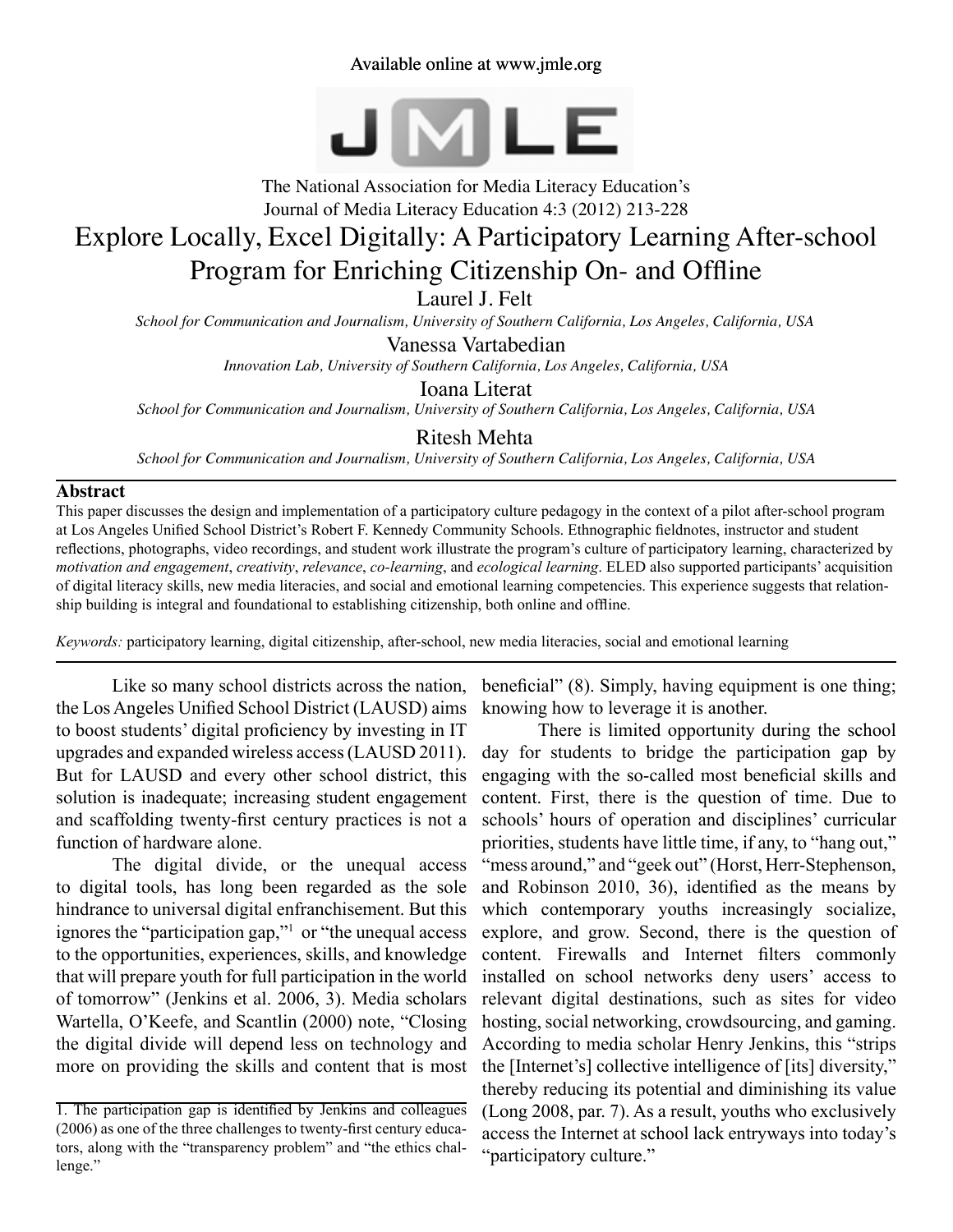Participatory culture is distinguished by its "relatively low barriers to artistic expression and civic engagement, strong support for creating and sharing one's creations, and some type of informal mentorship whereby what is known by the most experienced is passed along to novices" (Jenkins et al. 2006, 3). According to Reilly, Vartabedian, Felt, and Jenkins (forthcoming), executing certain practices, including the "4 C's" of Participation outlined below, produces and sustains a participatory culture:

● *Creation*: Developing original work or adding value to existing work;

- *Circulation*: Participating in knowledge exchange by disseminating products across networks;
- *Collaboration*: Joining a collective effort to foster problem-solving, knowledge-building, and/or community-expression; and
- *Connection*: Locating individuals and entities in order to affiliate formally or informally around shared interests.

Practicing the 4 C's of Participation invites and often demands application of the twelve *new media literacies*  (NMLs), "a set of cultural competencies and social skills young people need" in a culture that "shifts the focus of literacy from one of individual expression to community involvement" (Jenkins et al. 2006, 4). Despite their name, NMLs are neither "new" nor exclusively about "media"; rather, they are timehonored skills that support students' critical thinking, problem-solving, and collective efficacy. Proficiency in these skills represents new media literacy, or the ability to "read and write" – that is, comprehend and create, not necessarily in print form – within a participatory culture.

Participatory culture is quintessentially active and co-realized by members' collective efforts. Similarly, NMLs are about doing; they are skills whose value lies in their application. Many youths engage in active forms of cultural participation: Of the ninetythree percent of teens who use the Internet, roughly three-quarters have created online content, thirty-eight percent have shared their creations, and twenty-one percent have remixed online content (Lenhart et al. 2010, 23). But frustratingly, when these "produsers" (Bruns 2006) enter the classroom, their freedom to dynamically create, experiment, and share is usually limited. Online and offline "affinity spaces"– loci where participation is defined by self-motivated learning around common interests rather than by grades or prescribed outcomes (Gee 2004) – often deliver youths' most enriching educational experiences. Until formal classrooms shift to accommodate more open-ended tinkering and less close-ended memorization, then informal learning spaces will likely remain key sites for the skill- and literacy-building that is central to participatory culture.

# **Aims and Theoretical Framework**

Our aims in this article are two-fold: first, we elucidate a theoretical framework and methodology for a pedagogy of participatory culture, one that allows schools to capitalize on how knowledge gets produced and shared by young people in informal settings; and second, we showcase the results of an after-school program shaped by this pedagogy and implemented at the Robert. F. Kennedy (RFK) Community Schools, a flagship school of the LAUSD. Such theory-based, empirically-tested, multi-voiced findings should illustrate how educators might embrace popular culture in the context of learning, and invite participatory practices into their classrooms.

Our theoretical framework, PLAY! (Participatory Learning and You!) is informed by two main features. First, following Horst, Herr-Stephenson, and Robinson (2010), PLAY! uses the concept of *ecology* to "emphasize the characteristics of an overall technical, social, cultural, and place–based system, in which the components are not decomposable or separable" (31). Students' daily practices are situated within their learning ecologies and hence are dynamically interrelated with the cultural and technological contexts in which schooling takes place. Although classroom interactions among teachers and learners are at the center of this ecology, other contexts (e.g., after-school, home, and online) also are organic parts of the ecosystem. Currently, educators make distinctions between "formal" and "informal" learning, but students' interest-driven practices can illuminate and inform what is taught in more formal contexts, and classroom content can help learners apply new knowledge to their interest-driven experiences.

Second, at the heart of PLAY! is the NML skill of *play* (Jenkins et al. 2006). During Project New Media Literacy's implementation of a year-long workshop that focused on increasing New Hampshire educators' use of the NMLs across content areas (Project New Media Literacies 2009), *play* emerged as the participants' most cherished NML skill. Play encourages risk, challenging teachers to let the classroom become a place where both they and their students feel safe to experiment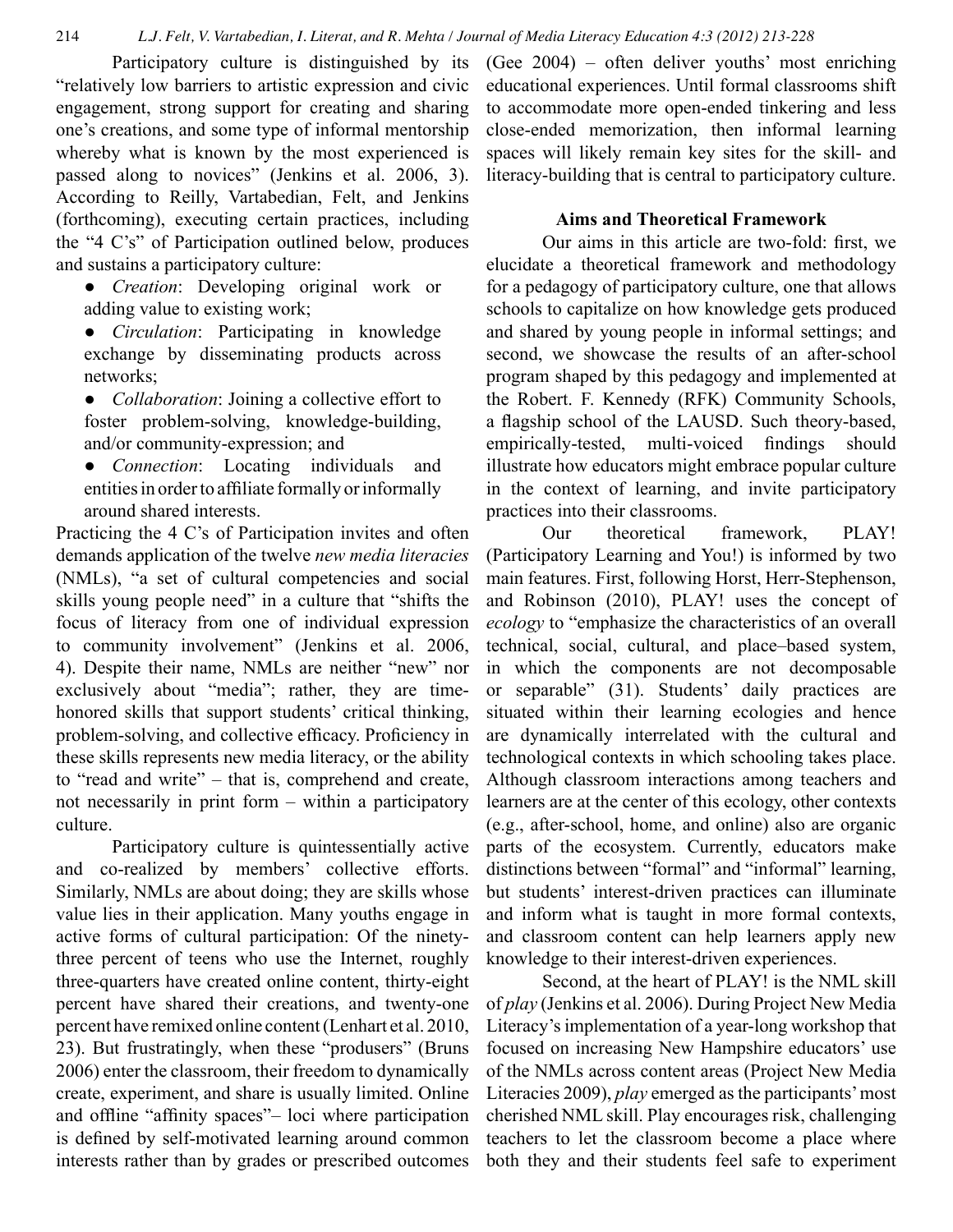creatively and fail productively. This type of co-learning also requires teachers to embrace the NML of *collective intelligence*. In fact, participating educators realized that their classroom communities were already using many of the NML skills in activities and lessons (Project New Media Literacies 2010a), and gained a new appreciation for their relevance and importance to participatory culture, both online and offline. This research suggested five characteristics required for a participatory learning environment (hereafter referred to as the "5 CPLs"):

• heightened motivation and new forms of engagement through meaningful play and experimentation;

• an integrated learning system where connections between home, school community and world are enabled and encouraged;

● co-learning where educators and students pool their skills and knowledge and share in the tasks of teaching and learning;

- learning that feels relevant to the students' identities and interests; and
- opportunities for creating and solving problems using a variety of media, tools and practices (Project New Media Literacies 2010).

While we recognize the importance of advocating and integrating PLAY! into classroom practice, multiple reasons compelled us to place our PLAY!-inspired curriculum pilot in an after-school program. After-school programs and other informal learning environments grant substantially greater "permission" and flexibility to explore participatory practices, free from accountability to meet state standards (Vadeboncoeur 2006). Skills gained in informal spaces—whether in after-school contexts, online communities, or hanging out with parents or peers—may complement students' formal learning goals during the school day, but are rarely connected to the spaces of learning themselves.

Our prior work had applied NMLs to traditional content in order to enhance and deepen student engagement (see Jenkins et al. 2013). But with PLAY! we theorized that cultivating a *culture* of participation would allow for the practice of "hard skills" (skills related to knowledge and manipulation of tangible objects), and enable the organic growth of "soft skills" (skills related to versatile processes and practices, such as NML skills and other social, emotional, and cultural skills). According to The GoodPlay Project and Project New Media Literacies (2011), proficiency in a subset of these "soft skills" – namely, *perspective-taking,* 

*reflecting on one's roles and responsibilities,* and *considering potential benefit and harm to communities* – also facilitates digital citizenship: "If youth engage these skills, we believe they will be more likely to behave as, and conceive of themselves as, responsible *citizens*—as opposed to simply bystanders or (at worst) abusers—of online communities" (2). Our understanding of digital citizenship follows these authors' framing; specifically, respecting the impact of one's actions *beyond the self* on the larger collective is the cornerstone of digital citizenship. Thus, our research questions were the following:

1. What is the impact of an after-school program on high school students' levels of: digital literacy skills; new media literacies (NML) skills; social and emotional learning (SEL) skills; and the ethical thinking skills inherent to digital citizenship?

2. How can an after-school program for high-school students facilitate a culture of participatory learning?

3. How do participants interact with this educational program's learning goals?

## **Methodology**

In order to answer these questions, PLAY!, a research group based out of the University of Southern California's Annenberg School for Communication and Journalism, developed a pilot after-school program, *Explore Locally, Excel Digitally* (ELED), for high school students at RFK Community Schools. Participants would have the opportunity to consider community issues and digital practices, as well as produce individual digital portfolios illustrating their understandings of skills and practices related to digital citizenship, for which they would earn a Certificate of Excellence in Digital Citizenship. From their ELED experience, the research team hoped that participants would develop greater proficiency in: digital tool use, new media literacies (NML) skills, social and emotional learning (SEL) skills, and ethical thinking skills.

#### *Pedagogical Framework*

The research team constructed a pedagogical framework that draws from five theoretical categories: NMLs, SELs, CPLs, ethics, and mapping (see table 1).

The ELED lesson plans for each session honored at least one component from each category, ensuring that all components were explored over the course of the program. Furthermore, these concepts were printed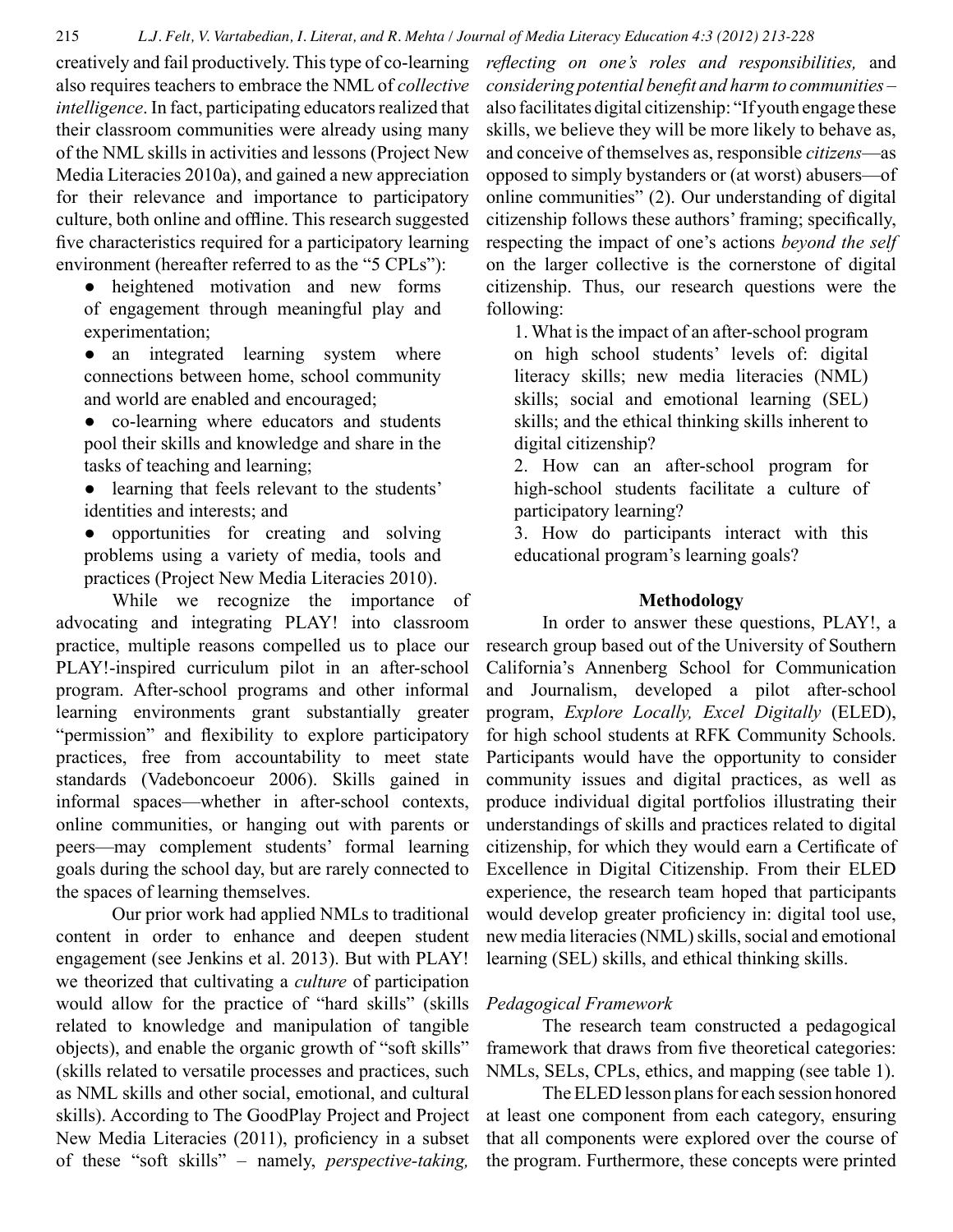**Table 1.** PLAY! – A Theoretical Framework for Participatory Pedagogy

| <b>Theoretical Categories</b> | Components                                           | Source           |
|-------------------------------|------------------------------------------------------|------------------|
| New Media Literacies          | Play, Performance, Multitasking, Networking,         | Jenkins et al.   |
| (NML <sub>s</sub> )           | Negotiation, Simulation, Visualization, Distributed  | (2006)           |
|                               | Cognition, Appropriation, Transmedia Navigation,     |                  |
|                               | Judgment, and Collective Intelligence                |                  |
| Social and Emotional          | Self-awareness, Self-management, Social Awareness,   | Elias et al.     |
| Learning skills (SELs)        | Relationship Skills, and Responsible Decision-making | (1997)           |
|                               |                                                      |                  |
| Characteristics of            | Motivation and Engagement, Creativity, Relevance,    | Project New      |
| Participatory Learning        | Co-learning, and Learning Ecosystem                  | Media Literacies |
|                               |                                                      | (2010a)          |
| Ethics*                       | Participation, Identity, Credibility, Privacy, and   | Project New      |
|                               | Ownership and Authorship                             | Media Literacies |
|                               |                                                      | (2011)           |
| Mapping                       | Space, Stories, Boundaries, Layers, and Creations    | Project New      |
|                               |                                                      | Media Literacies |
|                               |                                                      | (2010b)          |

\**Note*: Respecting these core themes contributes to the development of ethical thinking skills, operationalized as Perspective-taking, Reflecting on One's Roles and Responsibilities, and Considering Potential Benefit and Harm to Communities. "If youth engage these skills, we believe they will be more likely to behave as, and conceive of themselves as, responsible citizens—as opposed to simply bystanders or (at worst) abusers—of online communities" (The GoodPlay Project and Project New Media Literacies 2011, 2).

on paper rectangles color-coded by category and posted to ELED's Word Wall, or bulletin board of vocabulary. Participants were invited to examine the Word Wall and discuss their understandings of the terms, as well as reflect on which terms they recognized as relevant to the day's activities. Reflections were further shaped by ORID, a protocol for facilitating group discussions (Stanfield 2000), based on four lines of inquiry: Objective (e.g., "What happened?"); Reflective (e.g., "How did it make you feel?"); Interpretive (e.g., "What is this all about?"); and Decisional (e.g., "What is our response?"). At the end of each session, a facilitator encouraged reflection and critical thinking by asking participants at least one question from each of ORID's four categories.

In terms of process, sessions were designed to offer opportunities for self-expression, physical activity, hands-on practice, critical reflection, and sharing with the wider community (see appendix 1 for a sample lesson plan). From a pedagogical and methodological perspective, participants were regarded as "action researchers," due to their participatory role in data gathering, and the nature of action research as a public, non-hierarchical situation that quintessentially interlinks reflection and action (Altrichter et al. 2002).

#### *Site and Facilitators*

The Robert F. Kennedy Community Schools (RFK) is both a LAUSD-designated pilot school campus and a consortium of six small schools that collectively serve grades K-12. Located on twenty-four acres in the Wilshire Center/Koreatown area of central Los Angeles, on the former site of the Ambassador Hotel where US Senator Robert F. Kennedy was assassinated in 1968, RFK's students hail from Pico Union and other neighboring communities, which, taken together, comprise the most densely populated area in California. The school-age population is predominantly Latino (eighty-four percent) and low-income (eighty-nine percent), with fifty percent English Language Learners.

Situated at the center of the RFK campus is the RFKLab, a state-of-the art digital media lab, archive, and community center focused on social justice and digital media. The lab is run by an independent nonprofit organization, RFK-LA (Legacy in Action), whose mission is to "give students the ability to use the digital arts for both personal expression and the exploration of larger social issues" (RFK-LA 2010, 3). Through ELED and other initiatives, PLAY! has been RFK-LA's lead academic partner in achieving this mission on the RFK campus.

In terms of instructional design, the ELED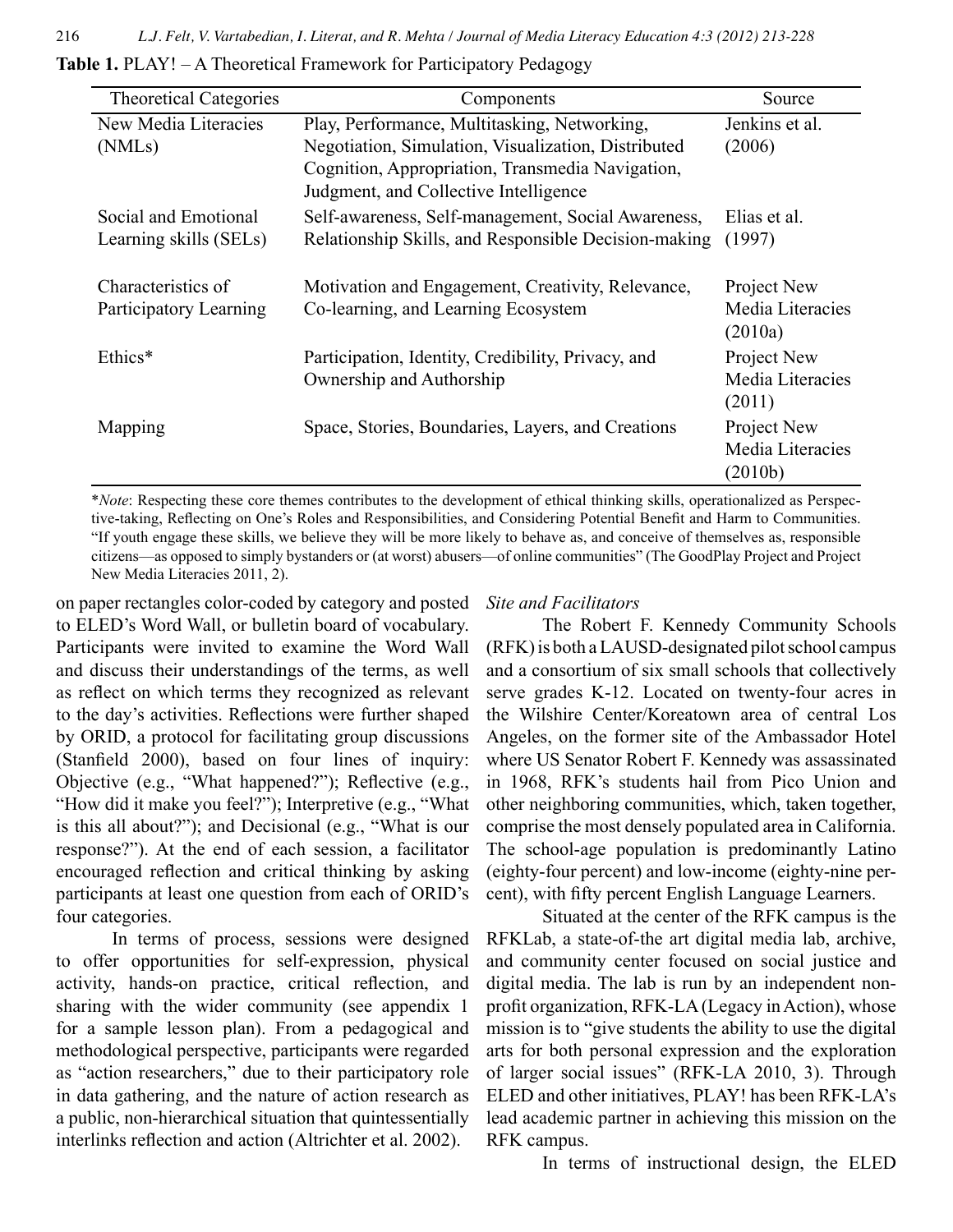after-school program was to be team-taught by an array of facilitators. Four members of the research team were to attend each weekly session and function as instructors, alongside a series of visiting instructors who prepared special themed sessions. These visiting instructors were the six graduate students enrolled in the Principal Investigator's COMM 578 course at the University of Southern California's Annenberg School for Communication and Journalism (Spring 2011). Their mandate was to apply theory to practice.<sup>2</sup> In addition to the facilitators, the sessions were also attended by research personnel (a research assistant taking ethnographic notes and a lab manager filming the sessions for research) and, at various times, affiliated staff members from PLAY! and RFK-LA.

### *Recruitment*

 In the weeks prior to the start of the program, participants were recruited through a multitude of channels. PLAY! reached out to RFK administrators; informational fliers and participant applications were distributed to teachers; and ELED was introduced to the students via in-class pitches, and by encouraging word-of-mouth transmission among peers. Interested participants filled out the program application, which posed four short-response questions. Rather than asking about participants' familiarity with discrete digital tools, the questions pertained to community and learning, thus reflecting ELED's larger goals and understandings of digital citizenship (see appendix 2).

## *Participants*

Twenty-five students variously participated throughout the course of the semester. However, as the weeks progressed, a stable group of eight participants attended regularly. Of these, six were male and two were female; five were Hispanic, and three were Asian; and their mean age was fifteen.

## *Materials and Design*

Since utilizing multiple modes of data collection with children yields rich, parsimonious data (Darbyshire et al. 2005), data were collected with various instruments throughout the program: surveys,

ethnographic field notes, participatory evaluation, and examples of participants' work.

Two multi-paged, pre-/post-intervention surveys evaluated NML and SEL proficiency, respectively. The NML instrument had previously been tested for reliability and validated through factor analysis (Literat 2011). The SEL questions were taken from the Devereux Student Strengths Assessment (DESSA; LeBuffe, Shapiro and Naglieri 2008), an instrument comprised of eight scales and validated by Nickerson and Fishman (2009). For this project, investigators took questions from five of the DESSA's scales — self-awareness, self-management, social awareness, relationship skills, and decision-making — because those five constructs constitute the core competencies of social and emotional learning (Zins et al. 2004). Participants' responses to the NML and SEL inventories were analyzed using descriptive statistics and compared (baseline vs. endline) using paired t-tests and multivariate regression analyses in SPSS 18.

Over the first eleven weeks of the program, the research assistant (who played a participant-observer role) took ethnographic fieldnotes and completed an engagement index that captured session flow, key moments, and participants' attention across activities. This data was examined to describe participants' engagement levels throughout individual sessions, as well as to identify correlations between activity characteristics, engagement levels, and learning outcomes.

To frame proficiency levels in the areas of interest (namely, digital tool use, NML skills, SEL skills, and ethical thinking skills), investigators adapted the Global Kids Media Masters Digital Transcript (Joseph 2009) by locating along a continuum the tool's three areas of skill development and substituting "Talk about It" to "Teach It." Thus, proficiency ranged from Beginner: "Recognize it," to Intermediate: "Do it," to Advanced: "Teach It." Investigators applied this rubric after the program concluded to make better sense of participants' skill gains.

Instructors critically reflected on each session's processual and educational effectiveness via comments in internal GoogleDocs, as well as during weekly meetings with research partners. They discussed timing, the relative success of various activities according to perceived engagement levels, and impressions of participants' learning in several domains, particularly NML skills, as indicated by Word Wall sessions. Participants also reflected on the ELED program during

<sup>2.</sup> ELED designers also hoped that, by offering access to diverse teachers and styles, opportunities to reflect upon their own learning practice, and space to share feedback, the high school students would become better equipped to inform the design of a participatory professional workshop for educators that the ELED team would unroll that summer.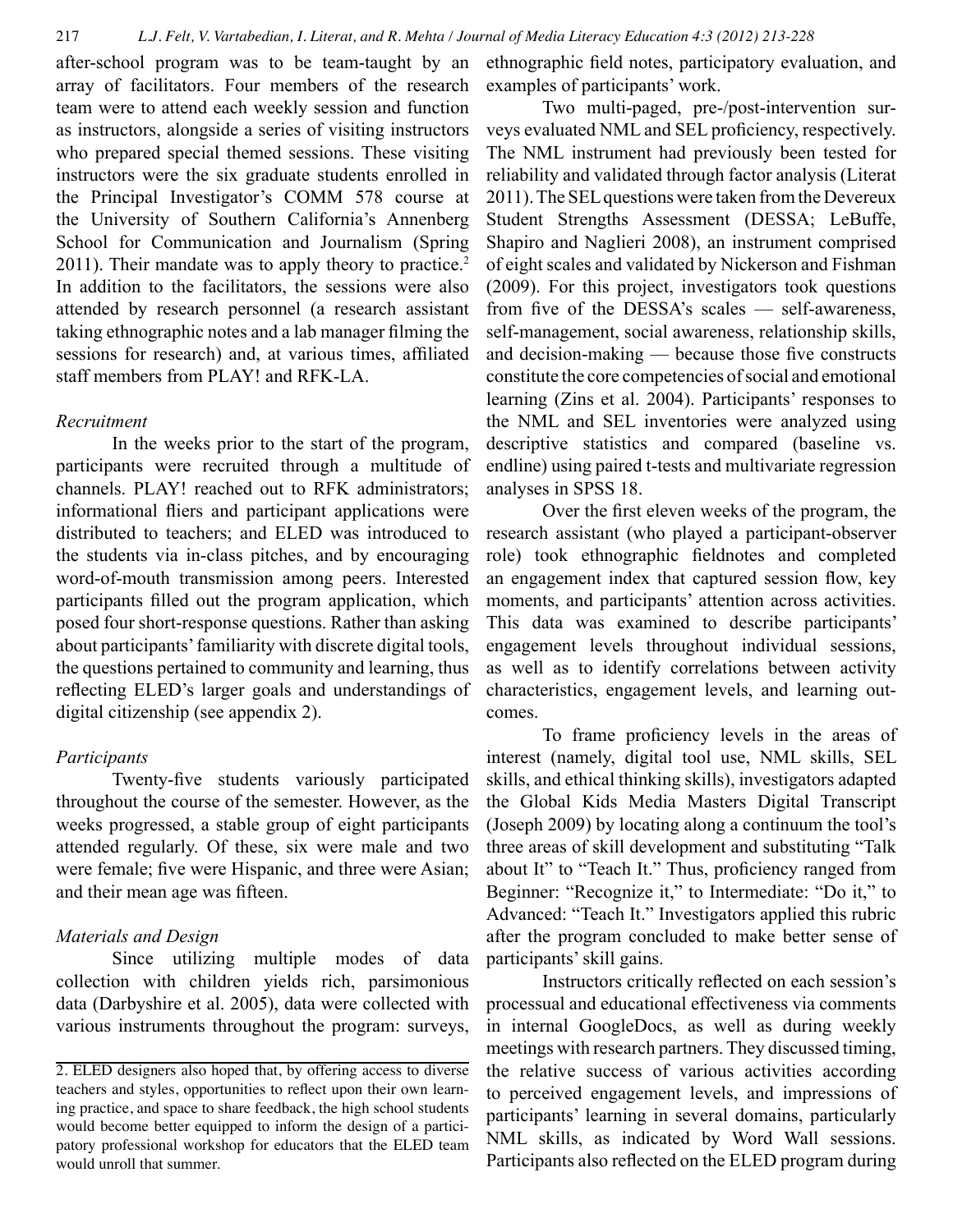a midpoint "regrouping" session. In a group forum, they shared their thoughts on what was working and what was not working, as well as offered suggestions for how to adapt. Instructors continuously applied this qualitative feedback by adjusting the program's daily structure and content foci.

The lab assistant recorded documentary and interview-style video footage, and participants also took multiple photographs and videos of the program's processes and products. These audio/visual data were not subjected to formal content analysis; rather, they were used to illustrate program activities.

The program was conceived to run over fifteen instructional weeks, from February to May 2011, on Friday afternoons. Thursdays were "Open Lab Days" for students to optionally drop in and work on their digital portfolios or explore self-directed projects under the supervision of the lab manager. Appendix 3 outlines ELED's Weekly Schedule and Learning Objectives.

#### **Results**

Our first research question examined the impact of the after-school program on high school students' levels of digital, NML, and SEL skills. Indeed, based on the traingulated research methodologies described herein, we observed an increase in these competencies for most students, in spite of the methodological challenge of adequately measuring such changes with a small student population.

In terms of digital skills gained, participants in the after-school program learned to work with a diverse toolbox of digital media hardware, software, and applications. The students demonstrated mastery of cameras, iPod Touches, PCs, and Macs, and learned how to shoot and upload photos and video footage in order to create complex multimedia projects. They also interacted with applications such as Twitter, Tumblr, VoiceThread, YouTube, CameraZoom, Stickybits, Hipstamatic, Google Maps, and Google Earth. To showcase their work, they created media-rich presentations in Prezi and a multi-layered map of their school grounds in Vuvox, augmented with the media footage that they had taken over the course of the program. It is also important to note that the students understood these digital skills in the context of their applications, and in relation to the "soft skills" that they encourage; on the final day of the program, presenting their work to an audience of family members, administrators, teachers, researchers, and peers, they reflected on their learning by discussing how technological abilities relate to habits of life.

These experiences suggest that all of our participants demonstrated Beginner proficiency in digital tool use, as they were able to "Recognize It" by adding to the list of digital tools that they knew of and catalog these tools' attributes. As participants created with these tools ("Do It"), all of them also achieved Intermediate proficiency. Some participants demonstrated Advanced status ("Teach It") when they circulated amongst their peers and helped them to annotate digital images in Vuvox, for example, or showed them a key feature on the iPod Touch.

As far as the NML skills are concerned, the students understood and reflected on their meaning throughout the program; however, due to the unsuitability of quantitative measures for small samples like ours, we are not able to determine the exact degree of acquisition by using solely quantitative assessment methods. Although we administered both NML and SEL surveys to the students, the sample was too small (n=12 at baseline and 7 at endline) to ensure satisfactory reliability, and thus the statistical analysis was not significant. We could somewhat determine, though, the degree of NML comprehension by students' endof-day reflection. Engaging in the ORID protocol and referring to the Word Wall provided participants with opportunities to discuss their learning and identify their implementation of various NMLs. Given their choices and their rationale, it was evident to the researchers that students understood these concepts (Beginner proficiency) and were able to apply them to their own learning and development (Intermediate proficiency).

Some participants achieved a certain degree of Advanced proficiency. They shared their own definitions of NML skills through examples and reflection, which is a form of teaching their peers about alternate/additional ways of understanding NML skills. One male participant, Viraj, noted that he liked "providing your own interpretation instead of looking at them [NML defintions] in the dictionary, because you don't really learn like that." The deep-thinking, poetic Danny declaimed during one Word Wall session, "Play is imagination in reality… Creativity is imagination as a tool… Creativity is the refuge from reality."

Participants engaged most deeply with the NML skills of *play*, *performance*, *negotiation*, *visualization*, and *collective intelligence*. *Play*, "the capacity to experiment with one's surroundings as a form of problem-solving" (Jenkins et al. 2006, 4), was integral to ELED's pedagogy. Each session provided opportunities for harnessing unfamiliar tools, making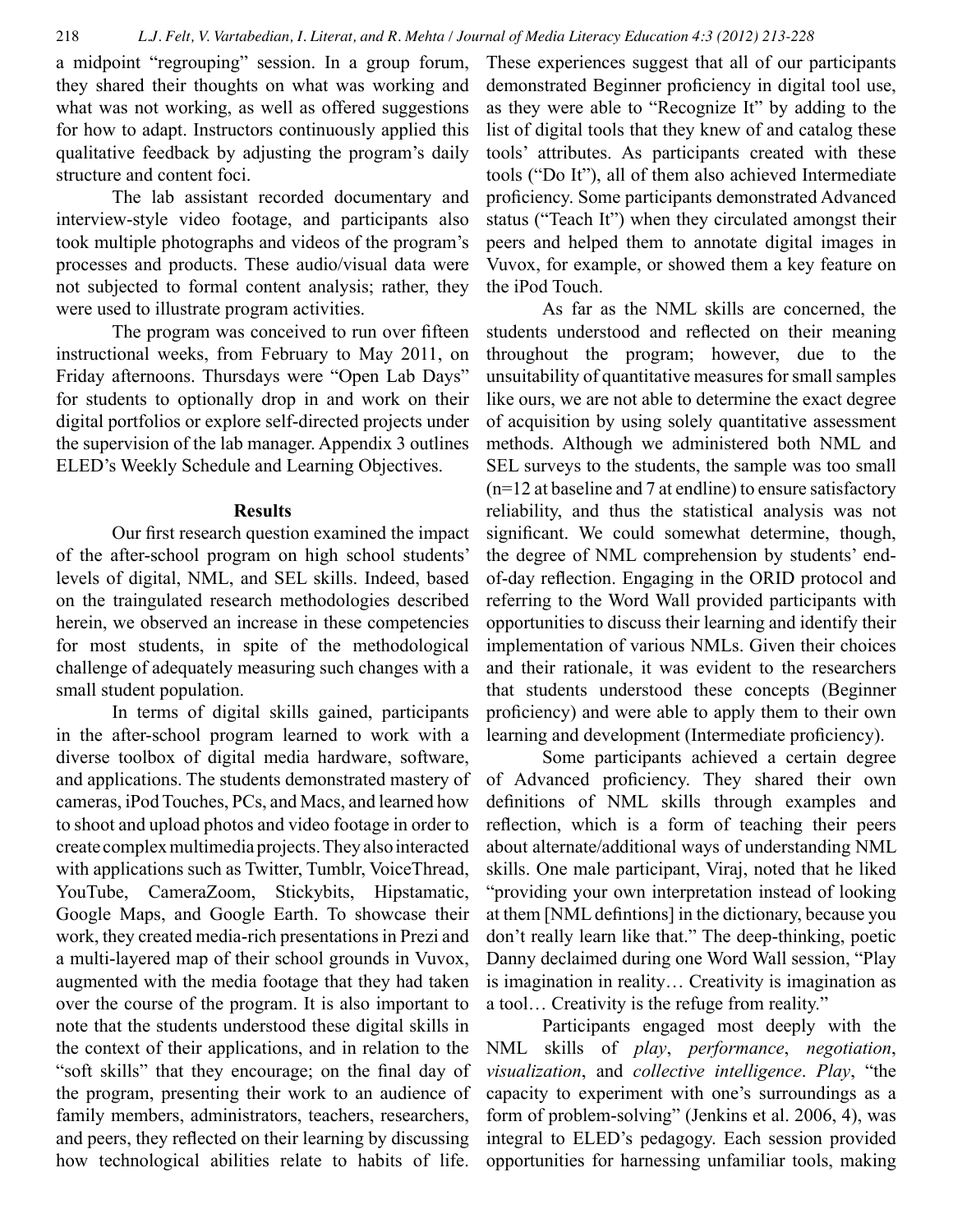sense of diverse concepts, figuring out how to work with different constellations of peers, and determining the strengths and limitations of new instructors. Physically oriented group games were also commonly used as an "icebreaker" activity and, as a result of a mid-program discussion, more gaming was incorporated into ELED. As such, participants attained Intermediate proficiency in *play*. Viraj and Jocelyn, by leading newcomers in a How To video session, and Andy, by facilitating the Human Knot game, demonstrated some Advanced proficiency in *play*.

When it engages at least one other person, the process of play demands *negotiation*. Activities such as joint projects and group discussions provided contexts for practicing *negotiation*. Exploring borders and boundaries, considering digital footprints, and constructing norms also fostered participants' intellectual appreciation of negotiation's value and methods. This suggests that participants attained Beginner and Intermediate proficiency in *negotiation*.

*Performance*, defined as "the ability to adopt alternative identities for the purpose of improvisation and discovery" (Jenkins et al. 2006, 4), was used robustly in ELED. The participants' favorite and most frequently played game, Mafia, required role-play and impromptu debate. Improvisation was also utilized during Week One in order to examine issues of identity and community. Character study, complemented by some improvisation, was the principal vehicle by which participants thought through Facebook posting. This enabled participants to attain Intermediate proficiency in *performance*.

Finally, *visualization* was productively tapped across curricula. Week Seven's "MP3 Citizenship," an investigation that spanned two after-school sessions, offered abstract art and musical instruments as means for participants to visualize and express their feelings about their schools. Over the three sessions that students worked with borders and boundaries, they photographed tangible objects that indicated social barriers and constructed layered maps to visualize the presence of and relationships between divisive sites. This facilitated Intermediate proficiency in *visualization*.

The ELED after-school program also encouraged participants to reflect on and strengthen their SEL skills. Through team activities and digital projects, *self-awareness* was explored in relation to their self-efficacy and civic and social empowerment, while *social awareness* was facilitated primarily through critical and creative engagement with the

concepts of boundaries, ethics, and mapping. The students exercised their *social awareness* by applying these concepts to their school, their neighborhoods, and their city; they critically examined the features of successful schools and communities, and identified areas for improvement. Demonstrating a high level of conceptual understanding, they practiced *social awareness* by identifying and reflecting on "invisible boundaries," as shown by Mark's comments about the "boundaries inside us" or the "borders we have right now in class." All of this suggests Beginner and Intermediate proficiency in *social awareness*. By teaching peers to look more critically at borders and boundaries, a few (unlikely) participants demonstrated some Advanced proficiency in *social awareness*. Ruben, whose demeanor often appeared standoffish and mischievous, revealed his intellectual sophistication when he shared a photo that he snapped of a school sign warning students against entry/exit, saying, "It's just words. But it's an emotional threat and boundary."

The participants cultivated their *relationship skills* through a predominance of group activities and a heavy emphasis on collaboration and *collective intelligence*; their feedback on the after-school program revealed that team-building activities were among their favorite aspects of the curriculum. Finally, *responsible decision-making* and *self-management*  were stimulated in the context of a discussion of college education and life-planning, and also in relation to online self-presentation across popular social media and informational platforms. Two ELED participants' inappropriate behavior – Andy extending his middle finger during the Borders and Boundaries activity and Ruben photographing this gesture—demonstrated deficiency in these two skills, while the resulting group discussion provided all participants with an opportunity to "Recognize It" and begin to rehabilitate.

As previously noted, ethical thinking skills form a subset of the NML and SEL skills. The ethical thinking skill of *perspective-taking* is equivalent to the NML skill of *performance* plus the SEL skill of *social awareness*. *Reflecting on one's roles and responsibilities*  is equivalent to the NML skill of *collective intelligence*  plus the SEL skill of *self-awareness*. *Considering potential benefit and harm to communities* is equivalent to the NML skill of *negotiation* plus the SEL skill of *responsible decision-making*. Creating composites by collating proficiency levels in these constituent NML skills thus demonstrates participants' digital citizenship. Because participants engaged with all of these NML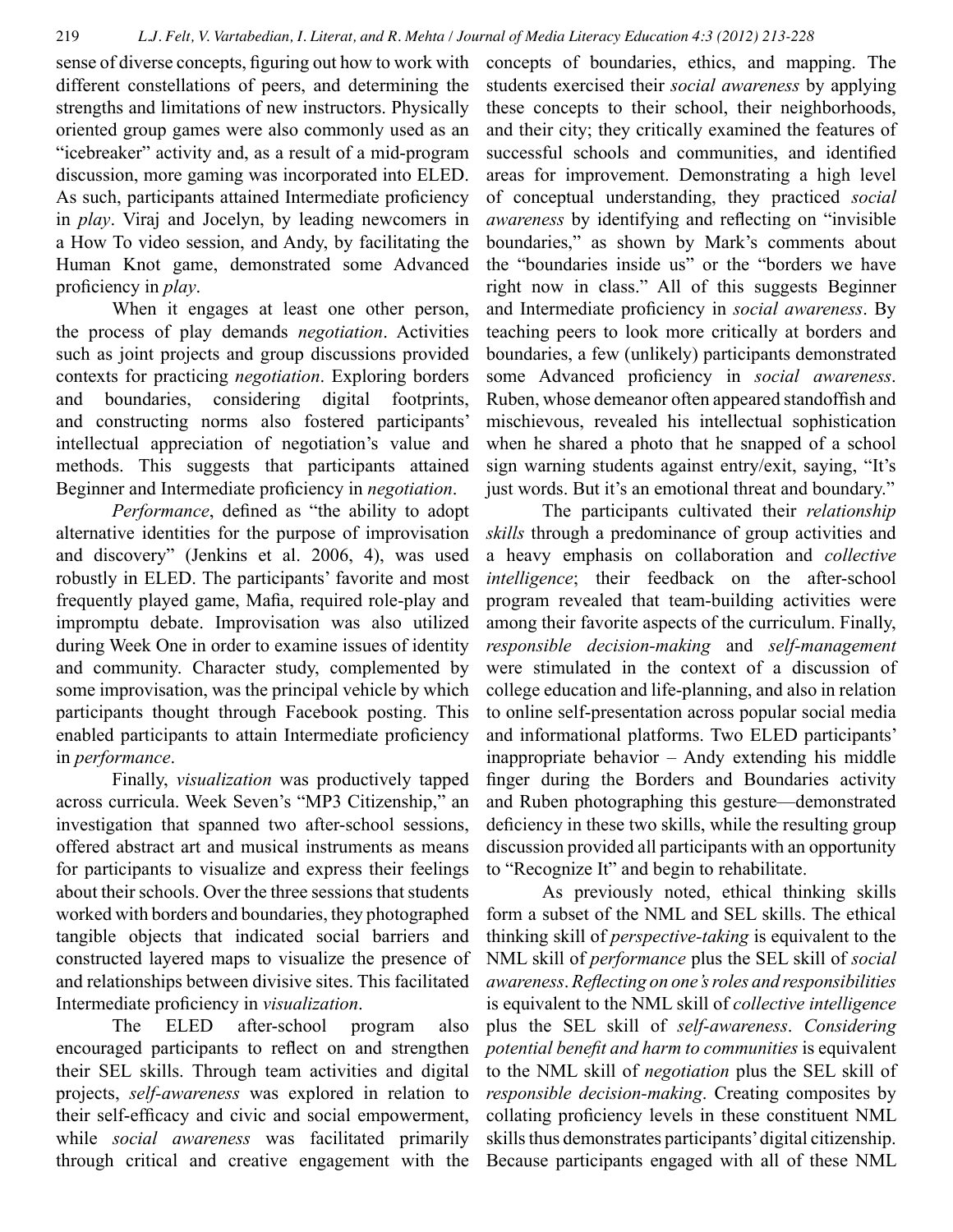and SEL skills, they demonstrated Intermediate digital citizenship.

Critical reflection was a key component of this program. ELED's daily schedule offered multiple venues for processing, from ORID to Word Wall to sharing out the day's work, which had been created either individually or in small groups. Week Eight serves as a case in point. During this "regrouping" session, when PLAY!'s two principal instructors were the sole adults present, participants critically evaluated the program and listed on the whiteboard what was and was not working. Elements that participants identified as working included "good schedule," "teambuilding activities," "different activities every week," "interesting topics," and "collective intelligence." In terms of what was not working, participants cited "not enough games," "not enough computers/technology time," "not enough advanced [e.g., cutting-edge] technology," "unfinished projects," "following norms," "too much talking," "not enough physical activities," and some contextual challenges, such as the booming sound of the drum corps's Friday afternoon practices and ambivalence regarding whether Thursday's optional lab session should be mandatory. Then participants brainstormed solutions to their problems, debated each solution's viability, and resolved upon an action plan that included such measures as playing more games. Participants' engagement in this activity demonstrated their capacity to productively apply SEL competencies to the tasks of learning and community maintenance.

These shifts in disposition were exemplified in ELED's culminating event. Participants voluntarily and collaboratively conceptualized, prepared, and presented a hands-on workshop for their community that featured their process, projects, and understandings of participatory culture. Like all ELED sessions, the event began with a kinesthetic icebreaker: a knot game. A participant led the attendees in this activity and asked them to reflect on how this knot game facilitated and challenged collaboration. Then the attendees split into four groups and visited, round robin-style, four stations. A pair or trio of ELED participants led each station, inviting visitors to: select skills and practices from the Word Wall that described their ELED experience thus far; learn more about the 4 C's of participatory culture via a Prezi presentation; explore the program's norms and participants' process for creating them; and make their own "how to" video (a popular activity from Week Five). Finally, the ELED participants answered questions from the audience. From the

group's first brainstorm for this event to the departure of the last guest, ELED participants utilized (and thus demonstrated Intermediate proficiency in) all five of the SEL skills, as well as NML skills, including (but not limited to) *collective intelligence*, *negotiation*, and *play*. Because they also taught about these skills, they showed Advanced proficiency therein.

For our second research question, we wanted to know how a culture of participatory learning could be facilitated within the context of an informal afterschool program for high school students. Relying on ethnographic notes and instructor reflections from each session, we were able to identify several strategies that encouraged the creation and maintenance of a participatory learning environment. A major factor was participants' *ownership and authorship* of the program's relational and physical space—a pair of concepts that was also a mapping category in the curriculum. Day One began with students being invited to determine norms and guidelines that would govern their interactions. Ideas included "show respect for each other," "talk with power," "think creatively," "collaborate often," and "people before technology." These norms were reviewed and redefined at three points during the program, and vitally supported the establishment of an environment of participatory learning. The theme of owning and authoring the space continued as participants were invited to share their opinions about what sort of lab furniture should be purchased and where it should be placed. Participants' work and ideas played an important role in sensitively configuring the lab to meet their needs.

Instructors' embrace of *co-learning* was also a vital part of ELED, and likely contributed to the participatory learning culture. Especially given the fact that instructors shifted each week, they relied upon avidly listening to participants' ideas and respecting participants' cultural expertise as they implemented their activities. The week before they assumed the instructional reins, visiting instructors attended the program as participant-observers. Such a process exemplifies co-learning. In their comments, the core instructors also revealed their identification with the role of co-learners. They regularly discussed what they learned about participants' personalities and proclivities, and used on-the-ground successes and challenges to inform the shape and content of ELED's schedule.

When asked to evaluate the after-school program—in an effort to identify strengths and areas for improvement—the students' responses were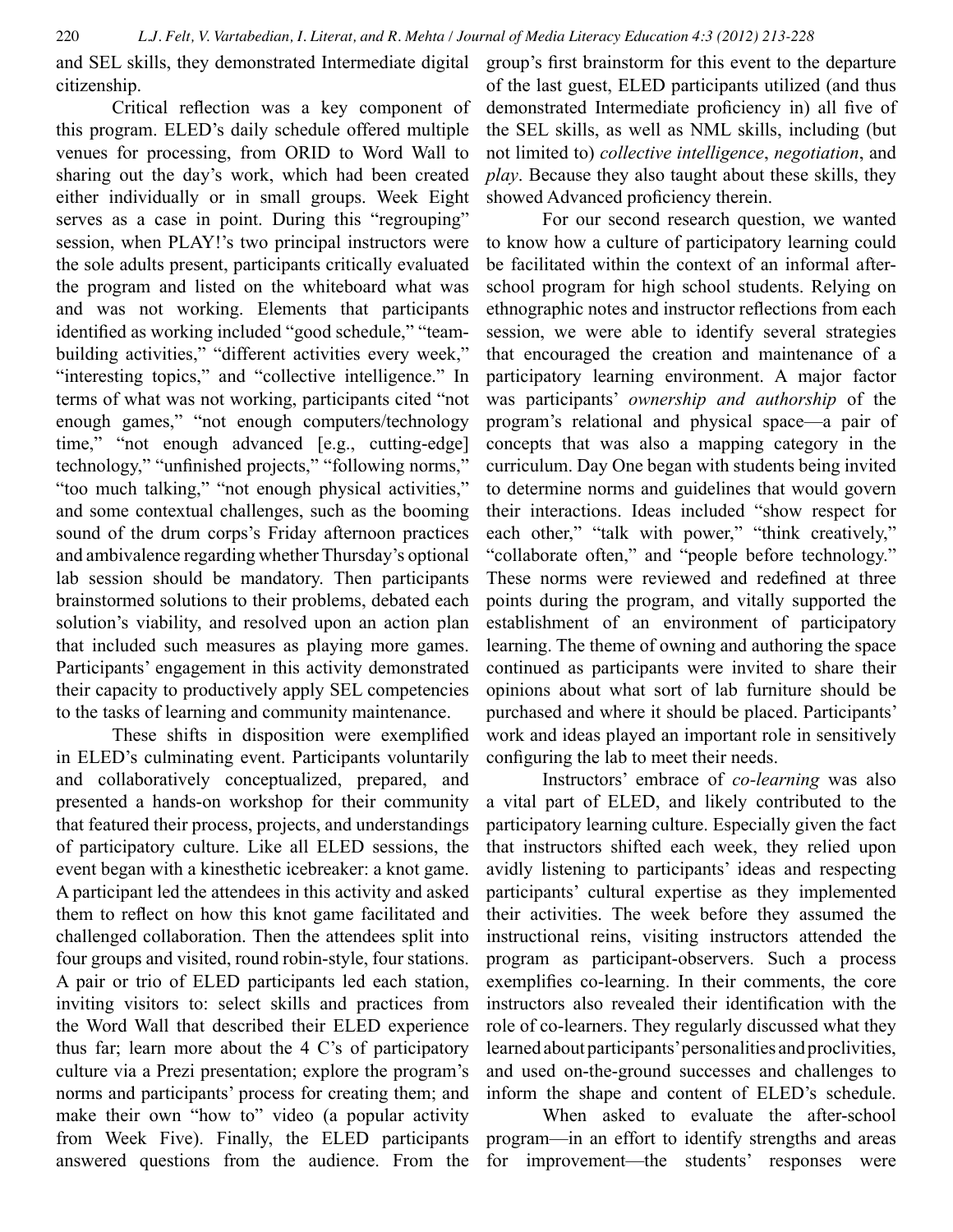indicative of our efforts to stimulate the characteristics of participatory learning (CPLs). Several students said they liked the fact that "no one person was in charge," either indicating their appreciation of relaxed hierarchy (i.e., *co-learning*), instructor diversity (i.e., *learning ecosystem*), or both. The students also concluded that they found the topics interesting and germane, which is a reflection of our attempt to honor *relevance*. According to the daily engagement indices, attention levels were high through most of the activities, although they varied depending on the types of skills and digital resources involved.

Finally, for our third research question, we looked at how participants interacted with our learning goals—accepting, rejecting, or transforming them. Participants most strongly embraced the goal to create a participatory learning culture. By actively coconstructing the program and enthusiastically authoring projects, they facilitated the type of environment and learning outcomes we had hoped for.

Recognizing the relationships between soft skills (NML and SEL skills) and hard skills (digital tool use) seemed to be the greatest stumbling block. Although youths and adults alike identified the ubiquitous importance of soft skills, and students devised the norm "people before technology," students frequently complained about not devoting enough time to "technology" and "devices." This emerged as their principal criticism of the program.

During the last session's public showcase, participants were able to articulate the goals of the program and properly emphasize the collaborative aspect of ELED's exercises and activities. They focused almost exclusively, however, on discussing projects that involved digital technology and did not mention the more conceptual activities in which they took part.

#### **Discussion**

The goal of the ELED facilitators was to craft a culture of participatory learning by eliciting the CPLs during sessions. Translated into practice, honoring participants' *motivation and engagement*  meant sensitively monitoring and explicitly querying the group, then retooling the direction of an activity or, indeed, of programmatic features, as our midpoint "regrouping session" suggested, according to the participants' interest. This also tapped *relevance*, as the issues they raised related directly to their unfolding experience, and *creativity* in their management. *Colearning* was exemplified in the active practice of

skills like collaboration, *networking*, *negotiation*, and reflection. Honoring participants' holistic *learning ecosystems* enriched the value of this practice.

The relative flexibility of the after-school program (from both a logistical and a pedagogical perspective) also contributed to the establishment of a culture of participatory learning. A particularly illustrative moment occurred in the context of an activity called "borders and boundaries" that required the students to photograph their school; one of the pictures showed ELED participant Andy giving the middle finger to the camera. Instead of meting out punishment, the instructor chose to discuss this transgression in relation to personal boundaries and the community's self-generated norms. Initially, students laughed, claiming that the stunt was "funny." Pushed further, they admitted feeling nervous and called it "stupid." It is important to note that Andy's verbal communication skills were poor—he rarely spoke in the group and, when he did, barely audibly. Encouraged to consider Andy, the assignment, and their context, participants keenly and creatively suggested that Andy might be rebelling against an "appropriateness" boundary and queried whether, instead of just "stupid," his act was an emotional response. This relevant context for considering complex relationships appeared to empower the group to critically think and empathically connect. It also allowed Andy to reflect—without losing status—on his *self-management* and *decision-making*.

In their articulation of ELED learning outcomes with attendees of the final presentation day, participants focused on increased proficiency with digital tool use. Perhaps this represents a transformation, not a rejection—rather than, equally, or even more important than hard skills, participants might interpret soft skills as useful only insofar as they facilitate success with digital technology.

NML proficiency development occurred primarily around social skills: *collective intelligence*, *negotiation*, *play*, *performance*, and, in the context of its ELED practice, *visualization*. This might reflect the social orientation of the program, which positioned citizenship as a central concern and appropriated SEL competencies as an element of its pedagogic framework. It might also reflect the digital citizenship goal of the program, as *collective intelligence*, *negotiation*, and *performance* support ethical thinking skills that contribute to digital citizenship.

As previously stated, the after-school program was held in the RFKLab. That this was the RFK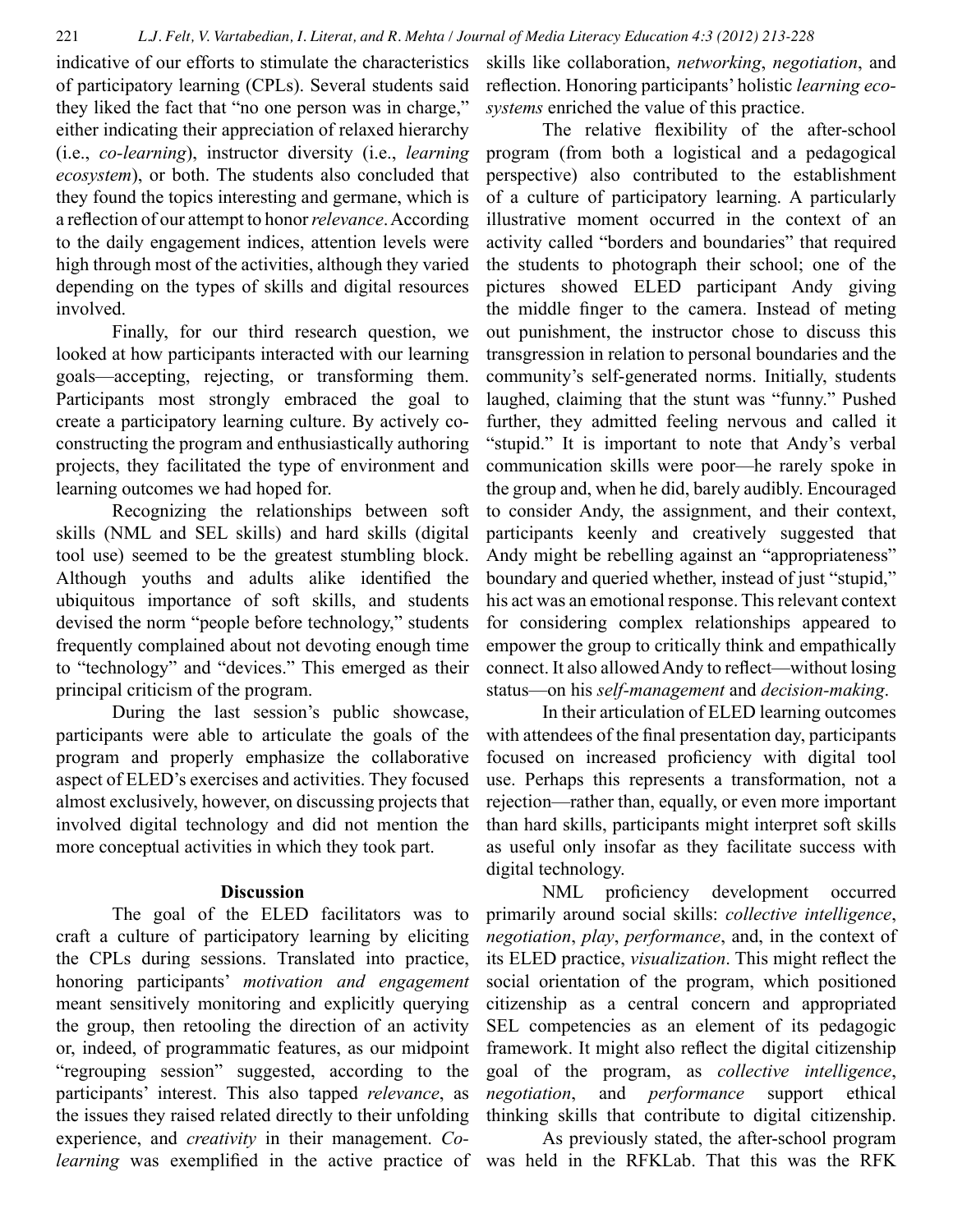Community Schools' first year of operation, and that ELED was the RFKLab's first program, helps to explain why the "digital haven" initially was technology-less; in fact, it did not have chairs. This gave our team both the opportunity to freely design curriculum without restricting ourselves to certain technologies, as well as the physical space to use the lab for multiple purposes (e.g., kinesthetic games, group collaboration, individual study). Participants were also invited to weigh in on the purchase and placement of furniture, which likely contributed to their sense of ownership over the physical space, and consequently the program parameters.

Our experiences with this freedom, coupled with our desire to support learning from an ecology that transcends the limitations of physical space, inspired us to purchase only mobile devices and mostly modular furniture. Thus, the digital lab remains "technologyless" and interior design-agnostic. This allows future learners to continuously redesign the lab experience, both by pushing around the wheeled tables and chairs and/or by interacting with the tools that meet their needs.

But the lab's relatively blank canvas was not necessarily free of constraints. When informal learning programs are located within formal learning structures, participants might struggle to shed expectations and habits associated with that space; in other words, the culture of school might pervade an after-school program such that participants set their default learning mode as "passive." Informal spaces' lack of grades can help to mitigate against this dynamic and, over time, *motivate* and *engage* so that productive *co-learning* is possible. Herein also lies the potential, and need, for the lines between informal and formal learning spaces to dissolve. Establishing a culture of learning that differs significantly from the norms of the conventional classroom can support students' abilities to use their skills and experiences across their *learning ecosystems*, as well as boost their self- and collective efficacy as participants in a globally connected and diverse world.

#### *Limitations*

Our research process reflected the challenge of adequately measuring learning and skill gains through quantitative methods. Although it is possible to draw evaluative conclusions using triangulated qualitative methodologies, as we have attempted to do here, such research strategies do not allow for the establishment of clear causal relationships in regards to learning outcomes, which is often an important impetus behind the implementation of informal learning programs.

While the issue of assessment in research with children and youth is problematic in general due to both logistical and ethical considerations (Morrow 2009), it becomes an even greater challenge in the case of smallscale student-centered programs like ELED. In view of such programs' participatory pedagogical approach, they will necessarily cater to a limited number of participants and, therefore, will produce smaller sample sizes. Furthermore, socio-cultural competencies like the NMLs and SELs are not as clear-cut as the more demonstrable technological skills that relate to the use of digital tools and resources. This raises vital questions about the suitability of quantitative (survey) methods in the context of media-based after-school programs at the high school level, and indicates the growing significance of employing alternative, participatory research practices in the evaluation of learning outcomes (Literat 2011).

Communicating the learning outcomes to the students, and reconciling these goals with the participants' own desires and sense of co-ownership, was also challenging. At various points throughout the workshop, participants mentioned their desire for more hands-on involvement with devices and technologies. In fact, when asked about possible reasons behind some of their peers' withdrawal from the program, some ELED participants speculated, "They expected more technologies." In view of such insights, it is crucial to address the students' expectations about technology openly and at various points throughout the program. The balance between soft skills like NMLs and SELs versus more applied hands-on digital skills is a decisive factor in the success of the program; the fact that the latter are generally more appealing to youth populations should be considered and sensitively managed in order to respect participants' interest as well as facilitate a rich, holistic learning process. This observation has implications for classroom teachers as well, who similarly struggle to balance their learning objectives with students' calls for more media-rich experiences.

An additional limitation might have been the presence of "outsiders": the lab manager, research assistant, and various observers. Their unfamiliarity, unknown agendas, watchful eyes, and recording devices, as well as their lack of consistent attendance and full participation, might have compromised the high school students' willingness to speak and act freely.

Erratic attendance certainly affected group dynamics and might have, at some points, challenged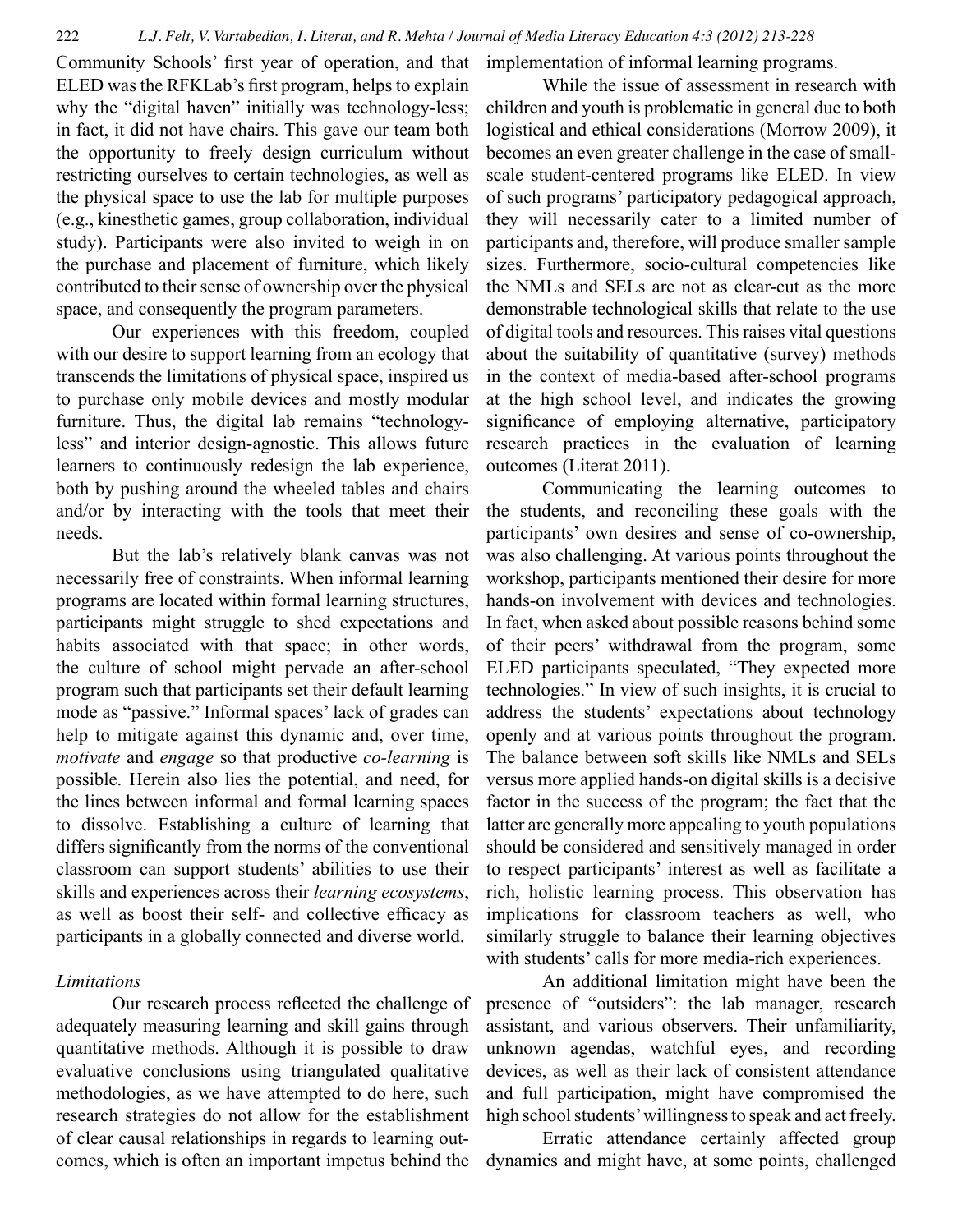individuals' ability to collaborate and focus. Eric had been a faithful and exuberant member of ELED and his mid-March transfer to another school was keenly felt; Zhan, a gamer with a keen wit, had attended seventy percent of the ELED sessions until he stopped coming around mid-April; and Genesis, who had sporadically attended half of the sessions, unexpectedly returned to the program in mid-May to join the core eight in preparing and presenting the final session. While attrition is common in after-school programs (Vadeboncoeur 2006), it impacts group dynamics nonetheless. This was compounded by instructors' inconsistency, determined both by design (in the case of the rotating graduate student instructors) and by circumstance (in regards to the unexpected departure of three NML researchers). These instructors' defection might have destabilized trust or reconfigured participants' connections to the program, a phenomenon that also challenges teachers and students in formal learning contexts. However, it also might have inspired participants to recommit to ELED, as the group's productivity in May far exceeded other months', and the intimacy of only eight participants and one stable instructor likely contributed to this feat.

## *Future Research*

This investigation suggests multiple avenues for future research. What would happen if one adjusted pedagogy in order to situate instructors as facilitators (the "guide on the side" approach (Jones 2006)), or revised curriculum design in order to open even more space for hands-on discovery—the "flipped classroom" approach (Tucker 2012)? Would participants demonstrate increased engagement, better attendance, greater frequency and capacity for experimentation, and self-directed production? How, if at all, would this affect learning of technical skills or theoretical knowledge?

The characteristics and implications of participatory learning require more scholarly and applied attention, and future studies could test the applied soundness of the participatory learning model. Contributions to this emerging area could meaningfully advance pedagogical inquiry and praxis, as well as help to reconcile contemporary contradictions between the wider participatory culture and schools' internal logics. In a related vein, these studies might examine relationships between and among resistance to NML and SEL uptake and broader cultural values and prejudices (e.g., valuing independence above collaboration, preferring individual liberty over community responsibility, associating SEL skill proficiency with femininity).

Developing assessment strategies for project-based and participatory learning experiences is also critical. Offering relevant contexts for students to demonstrate their skill proficiencies could be a cornerstone for this technique.

Beyond considerations related to the impact of participatory cultures on learning and development, future research also could investigate issues of scale (Is scaling up desirable and, if so, how best can it be implemented?), coordination between in-school and after-school contexts (Is increased coordination feasible and desirable?), student incentives (What are the most suitable rewards in such contexts, and what is their role in informal education?) and, finally, appropriate assessment strategies for small-scale informal learning environments.

#### **Conclusion**

The Explore Locally, Excel Digitally (ELED) after-school program demonstrates the impact of a participatory learning culture characterized by *motivation and engagement*, *creativity*, *relevance*, *co-learning*, and *ecological learning* (Project New Media Literacies 2010a). It also suggests that digital citizenship, like its offline counterpart, is grounded in and constituted by social and emotional competence and community awareness. Rather than focusing solely on the "digital divide" aspect of twenty-first century participation, our policymakers, administrators, and teachers would serve youths better by addressing the "participation gap" (Jenkins et al. 2006, 3). Providing avenues for the practice of cultural competencies and social skills facilitates young people's rich exploration, meaningful discovery, and innovative contribution to their communities both today and tomorrow.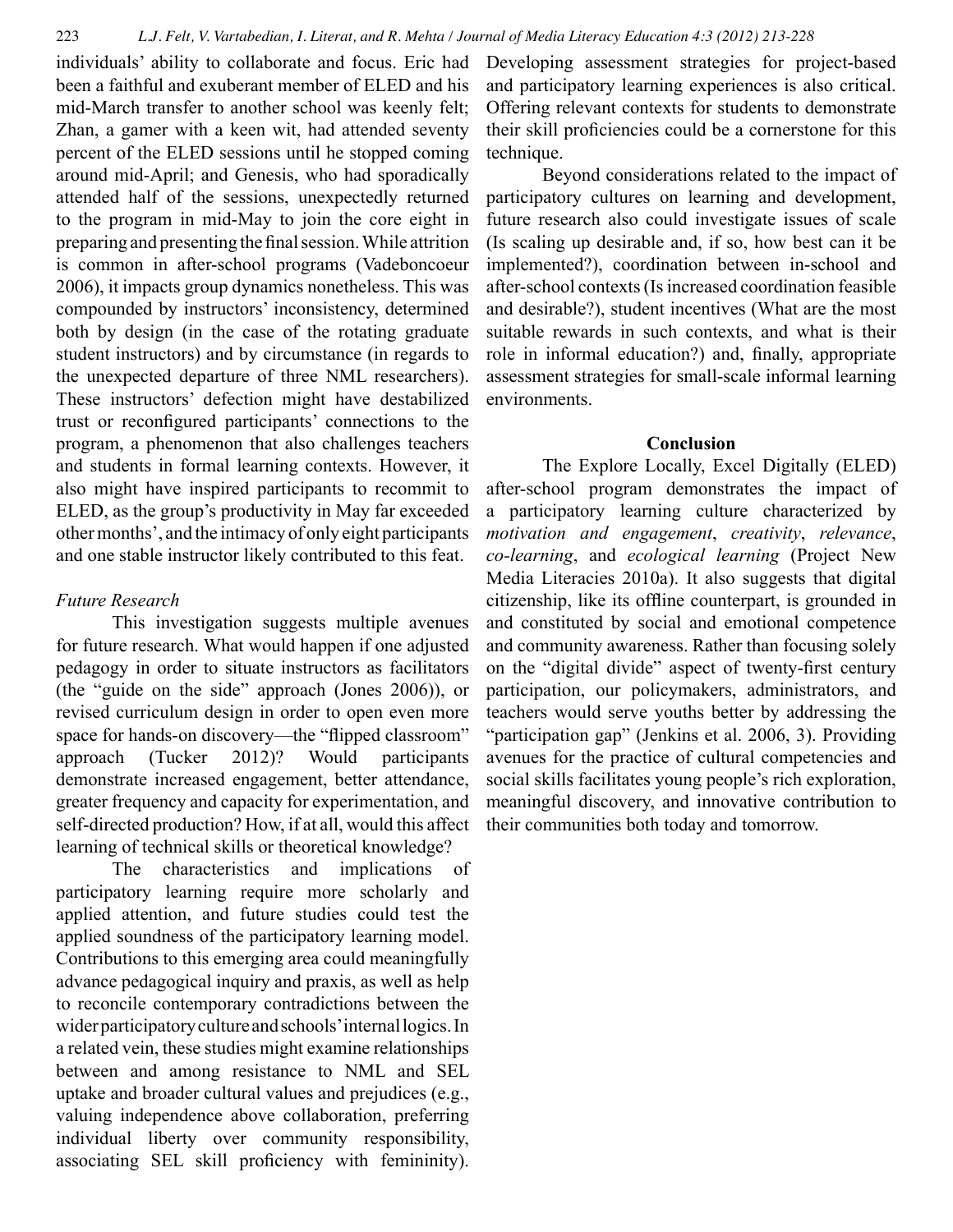## **Appendix 1:** Sample ELED Lesson Plan

Each lesson plan in the Explore Locally, Excel Digitally (ELED) curriculum utilized a carefully planned permutation of the five theoretical categories illustrated in Table 1.

For instance, Day Three of the ELED curriculum investigated:

- NML: Distributed cognition, negotiation;
- SEL: Social awareness, relationship skills;
- CPL: Learning eco-system, relevance;
- Ethics: Ownership;
- Mapping: Boundaries, space.

These terms, color-coded by category, were posted on ELED's Word Wall. Participants were invited to examine the Word Wall and discuss both their understandings of the terms and which terms they recognized as relevant to the day's activities.

In terms of process, sessions were designed to offer opportunities for self-expression, physical activity, hands-on practice, critical reflection, and circulation of products/progress/ideas out to the wider community. Applied encounters, rather than explicit inculcation, were the intended vehicles for discovery and growth.

# **Appendix 2:** ELED Application Short Response Questions

**Please tell us about yourself by answering the following questions. Please PRINT or type your answers on a separate sheet and attach it.**

1. What specifically attracted you to this after-school program and what do you hope to get out of it? (The more you can tell us the better.)

2. You will be collaborating with a diverse group of students in a creative and collaborative community. Please tell us what "community" means to you.

3. What else about you, your ideas, and your outside interests do you feel would contribute to this program?

4. Tell us something new or different you wish your teachers would do.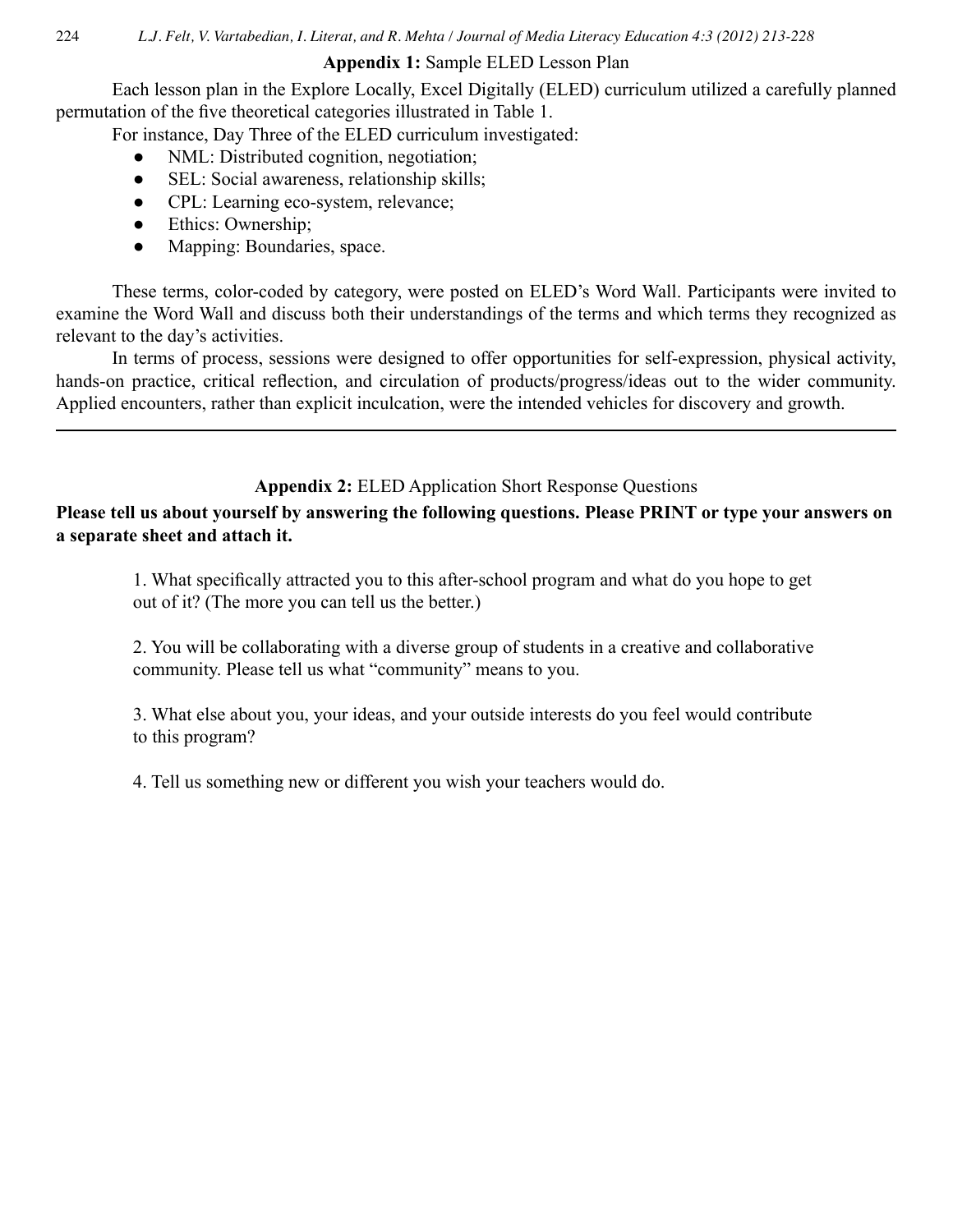**Appendix 3:** ELED Curriculum

| <b>Instructional Plan</b> | Lesson Title   | Learning Objectives                                                   |
|---------------------------|----------------|-----------------------------------------------------------------------|
| PLAY! instructors         | "Identity,     | • Recognize the importance of creating norms and guidelines to        |
| introduce mapping         | Participation, | facilitate responsible community membership                           |
| and ethical practices in  | and            | • Use improvisation as a tool for perspective-taking and exploring    |
| participatory spaces.     | Performance"   | group dynamics                                                        |
|                           |                | • Explore the characteristics of collaboration, anonymity and         |
|                           |                | remix in creative and ethical practice                                |
|                           | "Borders and   | • Evaluate the functions and ramifications of borders and             |
|                           | Boundaries"    | boundaries                                                            |
|                           |                | • Document and present evidence of borders and boundaries at          |
|                           |                | RFK Community Schools, then consider possible actions to              |
|                           |                | address them                                                          |
| Graduate students         | "Visualizing   | • Use MobileMe and Vuvox to share images, layer, and                  |
| from COMM 378             | RFK's Layers,  | annotate on a digital map various photographic representations of     |
| teach workshops that      | Borders, and   | borders and boundaries at RFK Community Schools                       |
| explore the New           | Boundaries"    | • Appreciate individuals' interpretations and the group's             |
| Media Literacies in       |                | overriding themes                                                     |
| depth                     | "Hipsta        | • Photograph the Ambassador Hotel site with the Hipstamatic app       |
|                           | History"       | on the iPod Touch and compare these images with historic photos       |
|                           |                | found on the Web                                                      |
|                           |                | • Take the perspective of and empathize with those who                |
|                           |                | inhabited this space in the past                                      |
|                           | "How To"       | • Empower students by introducing them to the possibility to learn    |
|                           | Videos"        | to do things they want to do or need to do, using online 'how to'     |
|                           |                | guides                                                                |
|                           |                | • Promote students' own confidence in their abilities, and their      |
|                           |                | willingness to help others, by creating their own share-able 'how     |
|                           |                | to' video                                                             |
|                           | "Facing        | • Understand that their online identity can be open to interpretation |
|                           | Facebook"      | • Think critically about the personal information they disclose       |
|                           |                | online about themselves and others                                    |
|                           | "MP3           | • Use Microsoft Paint to create an abstract score for an anthem       |
|                           | Citizenship"   | exemplifying students' understanding of their schools                 |
|                           |                | • Alternately act as conductor and band member, leading fellow        |
|                           |                | participants through one's own score and using unfamiliar             |
|                           |                | instruments (e.g., electric guitars, percussion) to aurally realize   |
|                           |                | anthems                                                               |
|                           | Regrouping     | • Review norms, reflect on what is and what is not working            |
|                           | Session        | • Goal plan for the remainder of the program                          |
|                           | "This Is My    | • Forge a meaningful and personal connection between mapping,         |
|                           | Los Angeles"   | community, and identity construction                                  |
|                           |                | • Engage in a reflective discussion of comfort spaces,                |
|                           |                | identifying the differences and similarities between their own        |
|                           |                | perceptions and those of their peers                                  |
|                           | "Re-make the   | • Look more deeply at grading as a practice                           |
|                           | Grade"         | • Encounter other forms of evaluating, photograph and grade the       |
|                           |                | school environment, and reflect on the experience                     |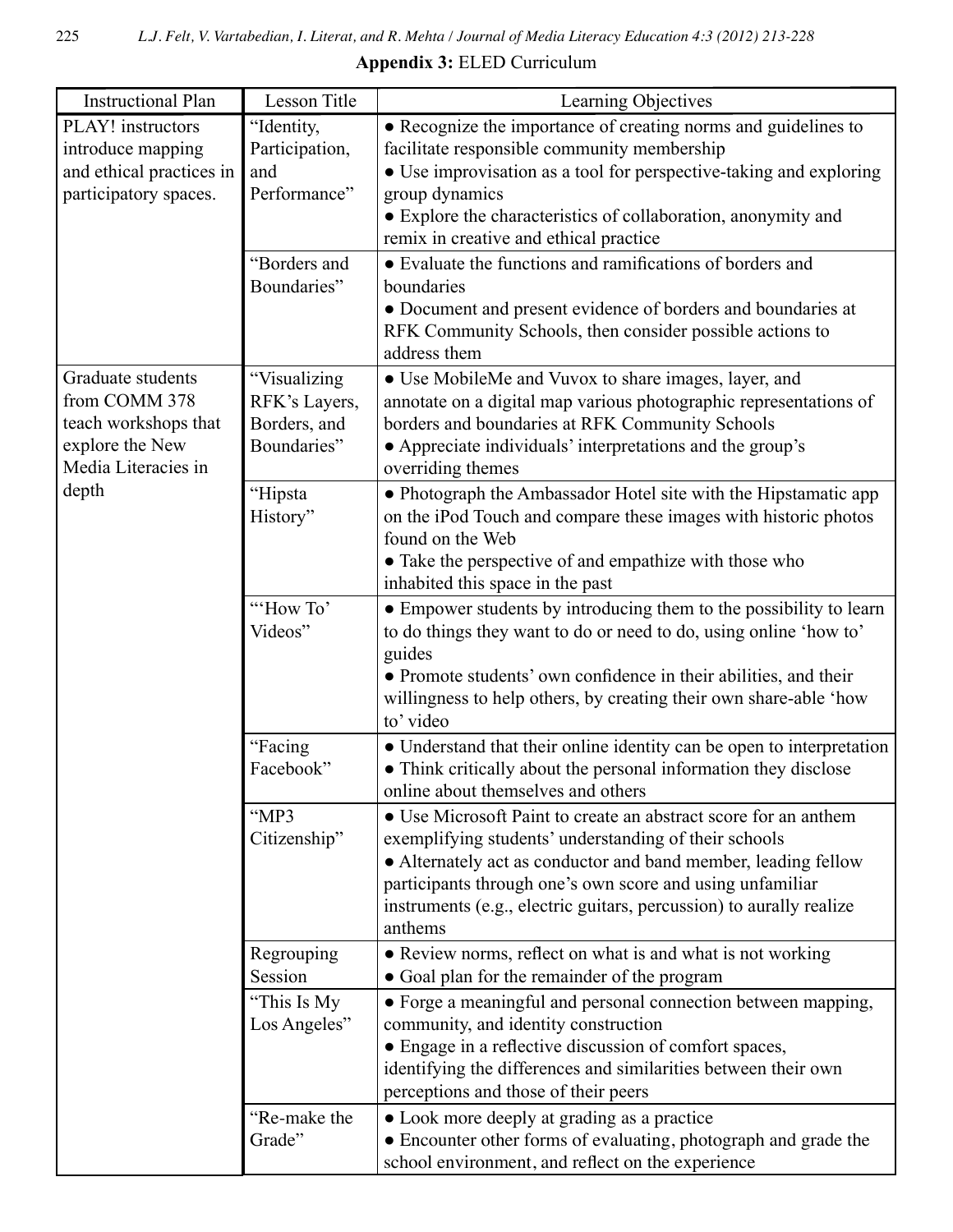| $\overline{\mathbf{v}}$                                                                                                                                             |                                                                       |                                                                                                                                                                                                                                                                                  |  |  |
|---------------------------------------------------------------------------------------------------------------------------------------------------------------------|-----------------------------------------------------------------------|----------------------------------------------------------------------------------------------------------------------------------------------------------------------------------------------------------------------------------------------------------------------------------|--|--|
| <b>Instructional Plan</b>                                                                                                                                           | Lesson Title                                                          | Learning Objective                                                                                                                                                                                                                                                               |  |  |
| PLAY! regroups with<br>participants and<br>supports them in<br>curating digital<br>portfolios comprised<br>of projects they<br>completed throughout<br>the program. | Project-based<br>Learning                                             | • Prepare for final event                                                                                                                                                                                                                                                        |  |  |
|                                                                                                                                                                     | Project-based<br>Learning                                             | • Prepare for final event                                                                                                                                                                                                                                                        |  |  |
|                                                                                                                                                                     | Project-based<br>Learning                                             | • Prepare for final event                                                                                                                                                                                                                                                        |  |  |
|                                                                                                                                                                     | Project-based<br>Learning                                             | • Prepare for final event                                                                                                                                                                                                                                                        |  |  |
|                                                                                                                                                                     | "Come PLAY!:<br><b>ELED</b> Partici-<br>pants Teach the<br>Community" | • Introduce administrators, teachers, families, and friends to ELED<br>terminology, themes, projects, rules and norms, and hands-on<br>practice<br>• Allow participants to demonstrate their expertise and share their<br>knowledge and skills with community members by leading |  |  |
|                                                                                                                                                                     |                                                                       | discussions, giving presentations, and facilitating activities                                                                                                                                                                                                                   |  |  |

## **Appendix 3** (continued)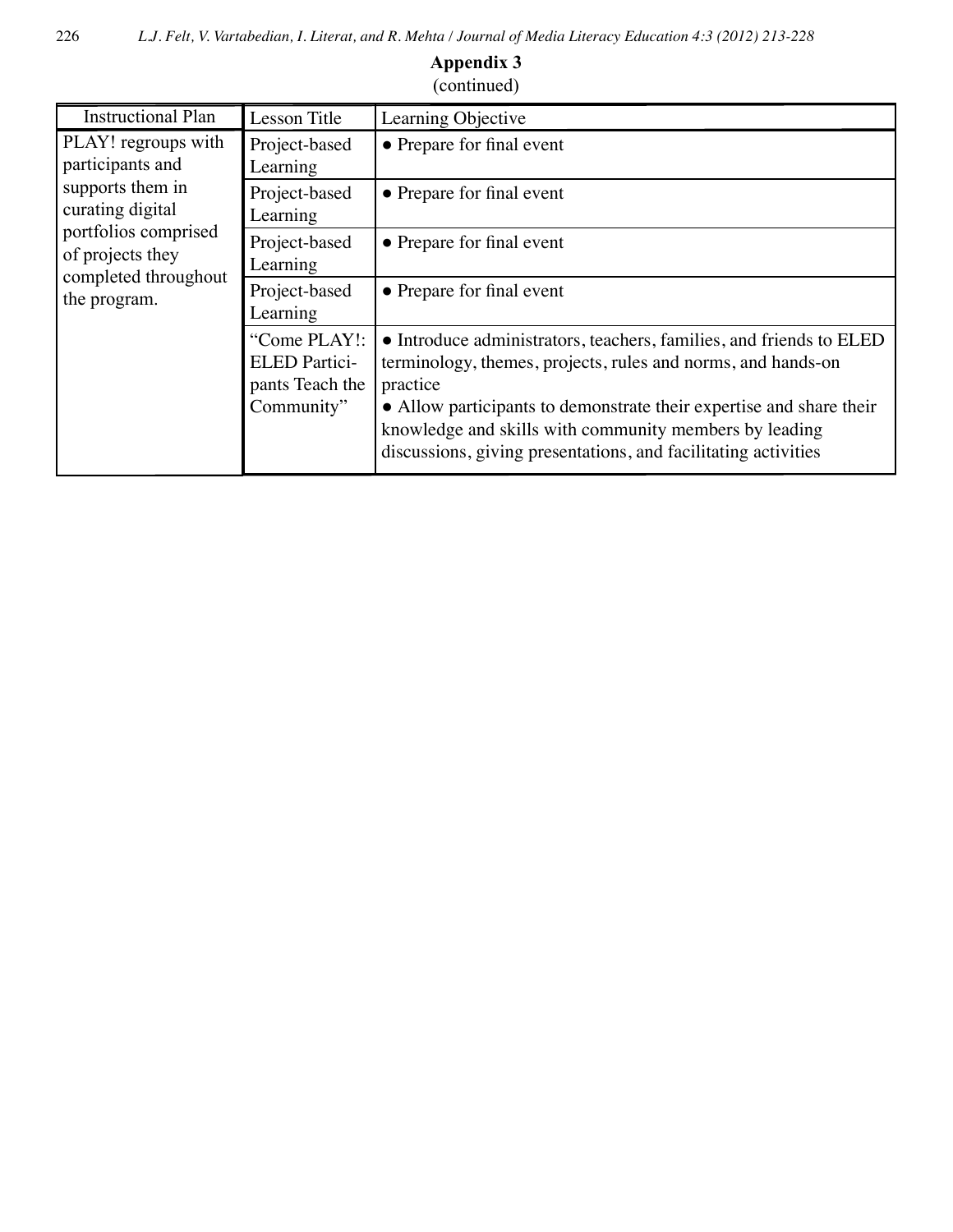## **References**

- Altrichter, Herbert, Stephen Kemmis, Robin McTaggart and Ortrun Zuber-Skerritt. 2002. "The Concept of Action Research." *The Learning Organization* 9(3): 125-131.
- Bruns, Axel. 2006. "Towards Produsage: Futures for User-Led Content Production." In *Proceedings Cultural Attitudes towards Communication and Technology*, edited by F. Sudweeks, H. Hrachovec, and C. Ess (Eds.), 275-284. Perth: Murdoch University.
- Darbyshire, Phillip, Colin MacDougall, and Wendy Schiller. 2005. "Multiple Methods in Qualitative Research with Children: More Insight or Just More?" *Qualitative Research* 5(4): 417-436.
- Elias, Maurice J., Joseph E. Zins, Roger P. Weissberg, Karin S. Frey, Mark T. Greenberg, Norris M. Haynes, Rachael Kessler, Mary E. Schwab-Stone, and Timothy P. Shriver. 1997. *Promoting Social and Emotional Learning: Guidelines for Educators*. Alexandria, VA: Association for Supervision and Curriculum Development.
- Gee, James Paul. 2004. *Situated Language and Learning: A Critique of Traditional Schooling*. London: Routledge.
- The GoodPlay Project and Project New Media Literacies. 2011. *Our Space: Being a Responsible Citizen of the Digital World*. Chicago, IL: John D. and Catherine T. MacArthur Foundation.
- Horst, Heather A., Becky Herr-Stephenson, and Laura Robinson. 2008. *Final Report: Media Ecologies*. Chicago: John D. and Catherine T. MacArthur Foundation. http://digitalyouth.ischool.berkeley. edu/book-mediaecologies.
- ———. 2010. "Media Ecologies." In *Hanging out, Messing around, and Geeking out: Kids Living and Learning with New Media*, edited by Mizuko Ito, Heather Horst, Matteo Bittanti, Danah Boyd, Becky Herr-Stephenson, Patricia G. Lange, C.J. Pascoe, and Laura Robinson. Cambridge, MA: MIT Press.
- Jenkins, Henry. 2007. From Zoey's Room to Project NML: An Interview with Erin Reilly. http://henryjenkins.org/2007/12/nml.html.
- Jenkins, Henry, Ravi Purushotma, Katie Clinton, Margaret Weigel, and Alice J.Robison. 2006.Confronting the Challenges of Participatory Culture: Media Education for the 21st Century. Chicago: The John D. and Catherine T. MacArthur Foundation.
- Jenkins, Henry, Wyn Kelley, Katie Clinton, Jenna M. Williams, Erin Reilly, and Ricardo Pitts-Wiley. 2013. *Reading in a Participatory Culture*. New York: Teacher's College Press.
- Jones, A. Noel. 2006. "From the Sage on the Stage to the Guide on the Side: The Challenge for Educators Today." *ABAC Journal* 26(1): 1-18.
- Joseph, Barry. 2009. *Using Alternative Assessment Models to Empower Youth-directed Learning*. http://breakthroughlearning.blogspot.com/2009/ 10/using-alternative-assessment-models-to.html.
- LAUSD. 2011. "The LAUSD Board Votes 6-1 to Allocate \$99 Million in Bond Funds for IT Upgrades at Schools." *News Release*. Retrieved from http:// notebook.lausd.net/pls/ptl/docs/page/ca\_lausd/ fldr\_lausd\_news/fldr\_announcements/it%20network final.pdf.
- LeBuffe, Paul A., Valerie Shapiro, and Jack A. Naglieri. 2009. *The Devereux Student Strengths Assessment*. Lewisville, NC: Kaplan.
- Lenhart, Amanda, Kristen Purcell, Aaron Smith, and Kathryn Zickuhr. 2010. *Social Media and Mobile Internet Use among Teens and Young Adults*. Washington, DC: Pew Internet & American Life Project.
- Literat, Ioana. 2011. "Measuring New Media Literacies: Towards the Development of a Comprehensive Assessment Tool." Manuscript submitted for publication.
- Long, Cindy. 2008. "Mind the Gap: It's a High-speed, High-def, Wi-fi world. But Not for Everybody." Retrieved from http://www.nea.org/neatoday/0803/ digitaldivide.html.
- Morrow, Virginia. 2009. *Working Paper No. 53—The Ethics of Social Research with Children and Families in Young Lives: Practical Experiences*. Oxford: Young Lives.
- Nickerson, Amanda B., and Callen Fishman. 2009. "Convergent and Divergent Validity of the Devereux Student Strengths Assessment." *School Psychology Quarterly* 24(1): 48-59.
- Project New Media Literacies. 2009. *Early Adopters Working Group*. http://www.newmedialiteracies. org/early-adopters-working-group/.
	- ———. 2010a. *Early Adopters Research Summary: Midpoint Evaluation*. Cambridge, MA: Unpublished manuscript.
	- ———. 2010b. *Mapping in a Participatory Culture.* https://sites.google.com/site/mappinginapartcipatoryculture.